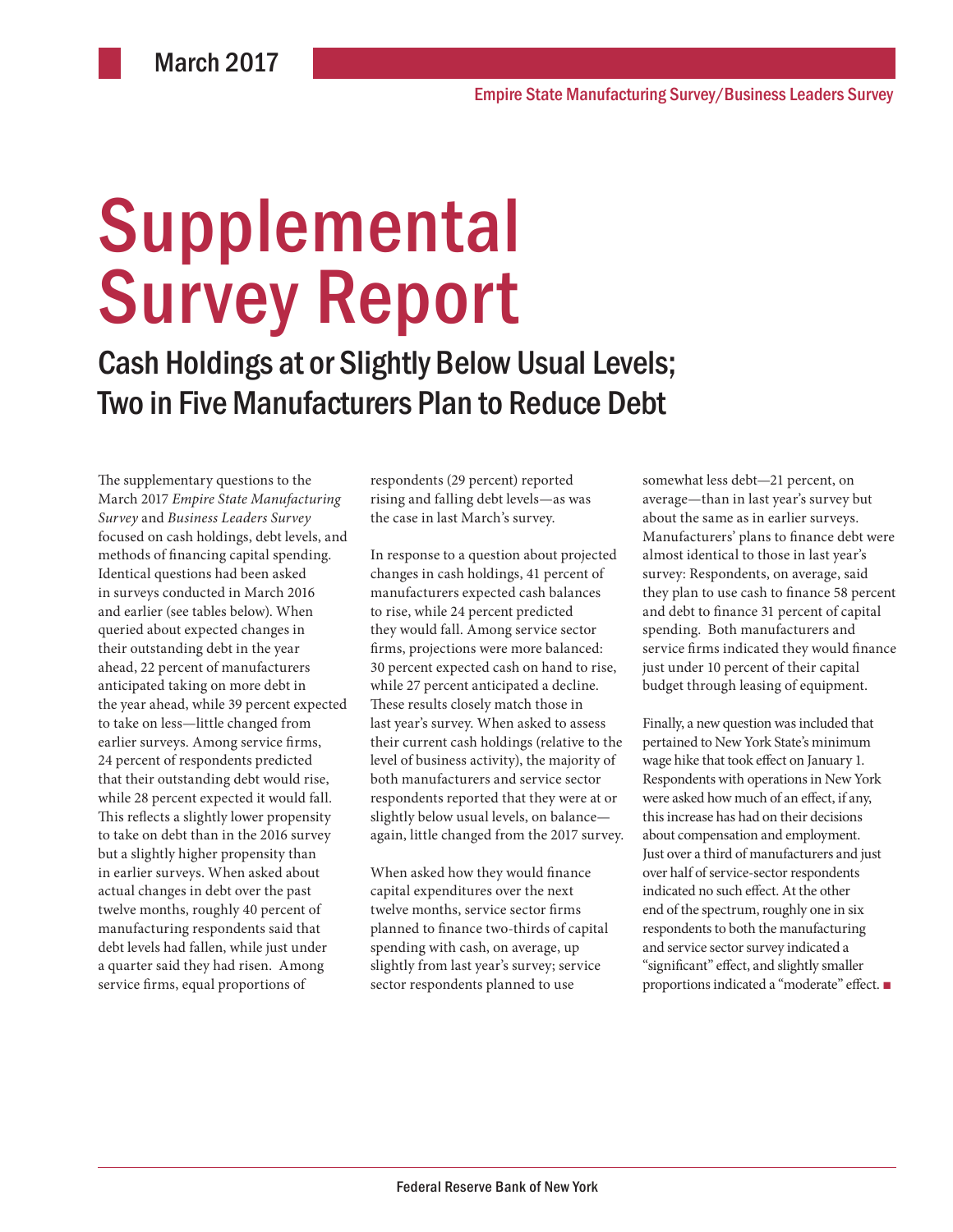#### QUESTION 1

**How do you expect your firm's debt levels to change over the** *next* **twelve months?** 

|                   | <b>Empire State Manufacturing Survey</b><br><b>Percentage of Respondents</b> |                   |            |  | <b>Business Leaders Survey</b><br><b>Percentage of Respondents</b> |            |            |  |
|-------------------|------------------------------------------------------------------------------|-------------------|------------|--|--------------------------------------------------------------------|------------|------------|--|
|                   |                                                                              |                   |            |  |                                                                    |            |            |  |
|                   | <b>March 2015</b>                                                            | <b>March 2016</b> | March 2017 |  | <b>March 2015</b>                                                  | March 2016 | March 2017 |  |
| Increase a lot    | 3.2                                                                          | 4.2               | 3.6        |  | 3.0                                                                | 6.2        | 2.5        |  |
| Increase a little | 17.0                                                                         | 18.8              | 18.0       |  | 15.2                                                               | 20.0       | 21.5       |  |
| Remain the same   | 41.5                                                                         | 39.6              | 39.6       |  | 53.0                                                               | 50.0       | 47.5       |  |
| Decrease a little | 33.0                                                                         | 37.5              | 36.0       |  | 25.8                                                               | 20.0       | 25.9       |  |
| Decrease a lot    | 5.3                                                                          | 0.0               | 2.7        |  | 3.0                                                                | 3.8        | 2.5        |  |

#### How have your firm's debt levels changed over the *past* twelve months?

|                    | <b>Empire State Manufacturing Survey</b><br><b>Percentage of Respondents</b> |            |            |  | <b>Business Leaders Survey</b><br><b>Percentage of Respondents</b> |            |            |  |
|--------------------|------------------------------------------------------------------------------|------------|------------|--|--------------------------------------------------------------------|------------|------------|--|
|                    |                                                                              |            |            |  |                                                                    |            |            |  |
|                    | <b>March 2015</b>                                                            | March 2016 | March 2017 |  | <b>March 2015</b>                                                  | March 2016 | March 2017 |  |
| Increased a lot    | 8.6                                                                          | 10.3       | 8.3        |  | 6.9                                                                | 9.2        | 8.9        |  |
| Increased a little | 21.5                                                                         | 11.3       | 15.6       |  | 16.8                                                               | 18.5       | 20.4       |  |
| Remained the same  | 41.9                                                                         | 30.9       | 34.9       |  | 49.6                                                               | 42.3       | 41.4       |  |
| Decreased a little | 26.9                                                                         | 40.2       | 33.0       |  | 22.1                                                               | 25.4       | 25.5       |  |
| Decreased a lot    | 1.1                                                                          | 7.2        | 8.3        |  | 4.6                                                                | 4.6        | 3.8        |  |

#### QUESTION 2

### **How do you expect your firm's cash balances to change over the** *next* **twelve months?**

|                   | <b>Empire State Manufacturing Survey</b><br><b>Percentage of Respondents</b> |            |                   |  | <b>Business Leaders Survey</b><br>Percentage of Respondents |            |            |  |
|-------------------|------------------------------------------------------------------------------|------------|-------------------|--|-------------------------------------------------------------|------------|------------|--|
|                   |                                                                              |            |                   |  |                                                             |            |            |  |
|                   | <b>March 2015</b>                                                            | March 2016 | <b>March 2017</b> |  | <b>March 2015</b>                                           | March 2016 | March 2017 |  |
| Increase a lot    | 6.4                                                                          | 1.0        | 3.6               |  | 5.3                                                         | 3.8        | 1.9        |  |
| Increase a little | 36.2                                                                         | 38.8       | 37.3              |  | 30.5                                                        | 26.0       | 27.8       |  |
| Remain the same   | 36.2                                                                         | 36.7       | 35.5              |  | 41.2                                                        | 44.3       | 43.0       |  |
| Decrease a little | 14.9                                                                         | 17.3       | 17.3              |  | 19.8                                                        | 21.4       | 25.9       |  |
| Decrease a lot    | 6.4                                                                          | 6.1        | 6.4               |  | 3.1                                                         | 4.6        | 1.3        |  |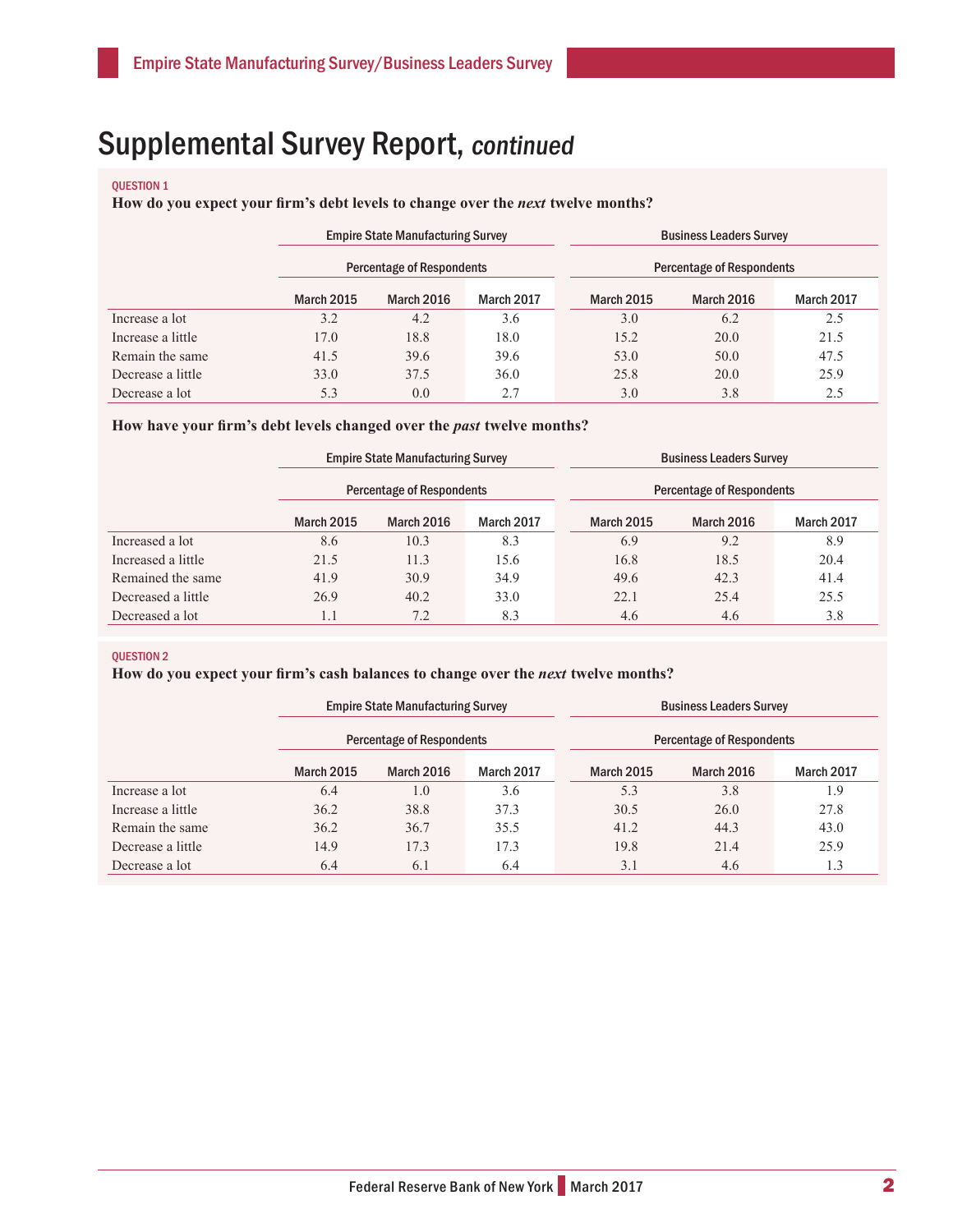#### QUESTION 3

#### **How would you describe your current cash balances relative to your level of business activity?**

|                            | <b>Empire State Manufacturing Survey</b><br><b>Percentage of Respondents</b> |            |            |  | <b>Business Leaders Survey</b><br><b>Percentage of Respondents</b> |                   |            |  |
|----------------------------|------------------------------------------------------------------------------|------------|------------|--|--------------------------------------------------------------------|-------------------|------------|--|
|                            |                                                                              |            |            |  |                                                                    |                   |            |  |
|                            | <b>March 2015</b>                                                            | March 2016 | March 2017 |  | <b>March 2015</b>                                                  | <b>March 2016</b> | March 2017 |  |
| Much higher than usual     | 1.1                                                                          | 0.0        | 1.8        |  | 3.8                                                                | 0.0               | 1.9        |  |
| Somewhat higher than usual | 13.7                                                                         | 18.1       | 21.8       |  | 18.8                                                               | 16.0              | 23.6       |  |
| At about the usual level   | 53.7                                                                         | 47.9       | 45.5       |  | 52.6                                                               | 53.6              | 44.6       |  |
| Somewhat lower than usual  | 21.1                                                                         | 20.2       | 20.9       |  | 17.3                                                               | 23.2              | 24.2       |  |
| Much lower than usual      | 10.5                                                                         | 13.8       | 10.0       |  | 7.5                                                                | 7.2               | 5.7        |  |

#### QUESTION 4

**How do you expect to finance capital spending over the next twelve months?**

|                      | <b>Empire State Manufacturing Survey</b><br><b>Average Percentage of Capital Spending</b> |            |            |  | <b>Business Leaders Survey</b><br><b>Average Percentage of Capital Spending</b> |                   |            |  |
|----------------------|-------------------------------------------------------------------------------------------|------------|------------|--|---------------------------------------------------------------------------------|-------------------|------------|--|
|                      |                                                                                           |            |            |  |                                                                                 |                   |            |  |
|                      | <b>March 2015</b>                                                                         | March 2016 | March 2017 |  | <b>March 2015</b>                                                               | <b>March 2016</b> | March 2017 |  |
| Cash                 | 54.6                                                                                      | 58.0       | 57.6       |  | 68.6                                                                            | 61.7              | 66.5       |  |
| Debt                 | 30.5                                                                                      | 33.7       | 30.6       |  | 18.9                                                                            | 25.6              | 21.3       |  |
| Equity               | 2.6                                                                                       | 2.3        | 2.6        |  | 4.5                                                                             | 4.5               | 4.6        |  |
| Leasing of equipment | 12.2                                                                                      | 6.0        | 9.2        |  | 7.9                                                                             | 8.3               | 8.3        |  |

#### QUESTION 5

**Has the recent increase in the minimum wage, effective January 1, had any effect on your business's decisions about compensation and employment?**

|                    | <b>Empire State Manufacturing Survey</b> |            |  | <b>Business Leaders Survey</b>   |            |  |  |
|--------------------|------------------------------------------|------------|--|----------------------------------|------------|--|--|
|                    | <b>Percentage of Respondents</b>         |            |  | <b>Percentage of Respondents</b> |            |  |  |
|                    |                                          | March 2017 |  |                                  | March 2017 |  |  |
| No effect          |                                          | 36.4       |  |                                  | 50.8       |  |  |
| Small effect       |                                          | 33.6       |  |                                  | 16.9       |  |  |
| Moderate effect    |                                          | 13.6       |  |                                  | 15.3       |  |  |
| Significant effect |                                          | 16.4       |  |                                  | 16.9       |  |  |

Note: Only businesses with operations in New York State were asked to respond to this question.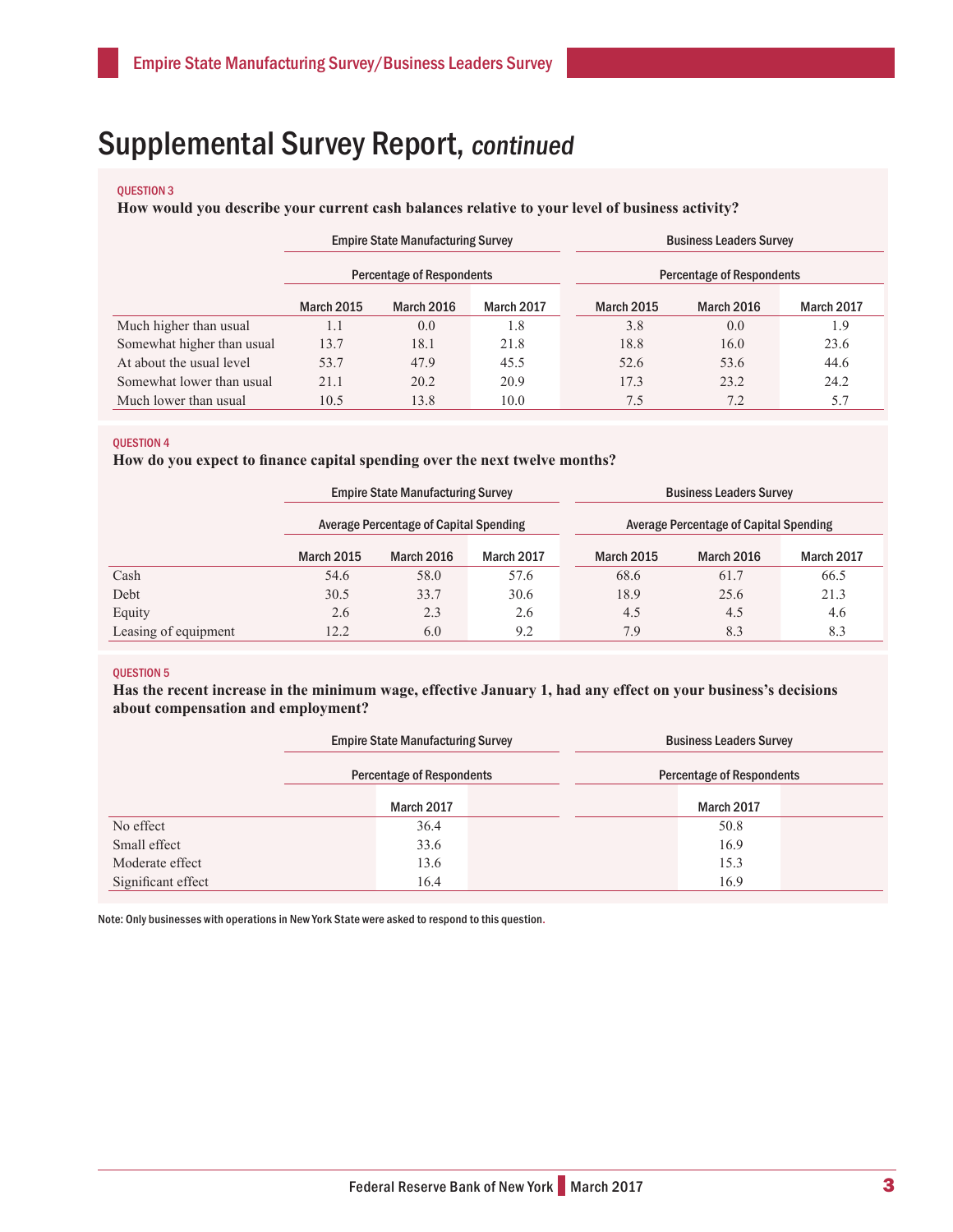#### HISTORICAL OVERVIEW FOR QUESTION 1

**How do you expect your firm's debt levels to change over the next twelve months?** 





#### HISTORICAL OVERVIEW FOR QUESTION 2

**How do you expect your firm's cash balances to change over the next twelve months?**



March 2017



0 10 20 30 40 50 60 70 80 90 100